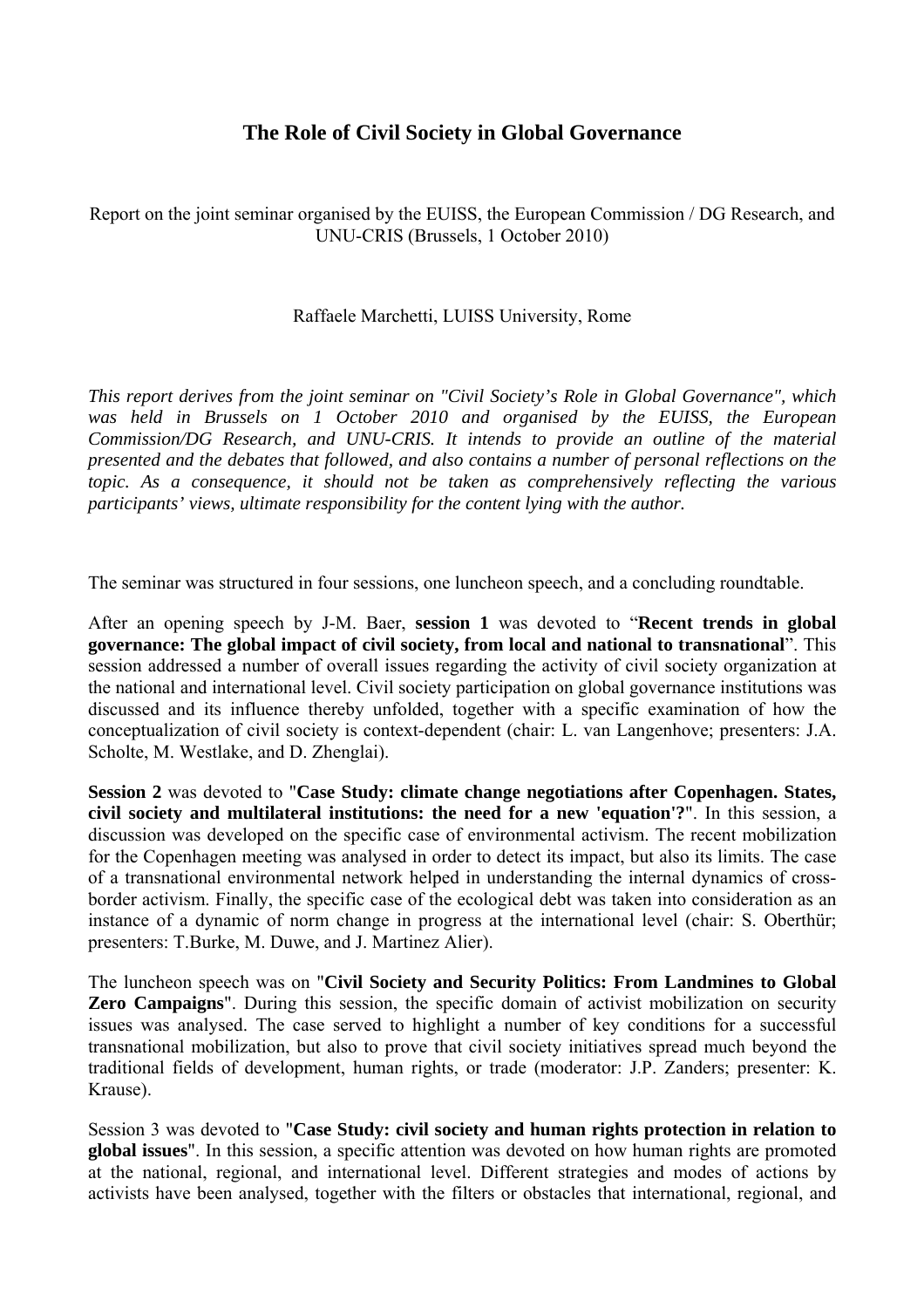national authorities implicitly or explicitly erect (chair: V. Arnault; presenters: W. Benedek, T. Kumar Bose, C. Ruzza).

Session 4 was devoted to "**Civil society's legitimacy & accountability revisited: new frontiers of NGOs, QUANGOs and non-state actors' networks**". This session examined how civil society organizations interact with international and national institutions by impacting on their accountability. While their role within this domain may positively contribute to the legitimacy of such public bodies, the session also warned about the dangers of cooptation and instrumentalization civil society organization may be subject to (chair: J-M. Baer; presenters: M.Pianta, W.W. Burke-White, B. Arora).

Finally, the concluding roundtable was devoted to discussing "**Transnational civil society: lessons learned and prospects in a multipolar world**." In this last session, the policy contribution of civil society organization was specifically addressed. By looking at regional and global interaction between civil society organizations and public institutions, the discussion highlighted both the ability of civil society to positively contributing in the formulation of policy prescriptions and implementation, and the limits of their action due to geo-political and power politics reasons (chair: A. de Vasconcelos; presenters: F.Ikome, A.F. Cooper , N. Harrington; discussant: R. Marchetti).

### **The conditions for the presence of civil society in the global system**

It is now widely recognised that global or transnational civil society plays a significant role in global governance. In the last 30 years, and especially after the end of the Cold War, the presence of civil society organisations (CSOs) in international affairs has become increasingly relevant. They have played a role in agenda setting, international law-making and governance, transnational diplomacy (tracks II and III), and the implementation and monitoring of a number of crucial global issues ranging from trade to development and poverty reduction, from democratic governance to human rights, from peace to the environment, and from security to the information society. CSOs have thus been significant international actors as advocates for policy solutions, service providers, knowledge brokers, or simply watchdogs and monitors of state and intergovernmental actions.

This global activism has taken place within a particular political constellation produced by the combination of institutional backing, socio-economic processes, technological innovation, and the dominance of a specific political ideology among other elements.

A number of international organisations have supported the inclusion of civil society actors within international decision-making. The UN has actively promoted cooperation with civil society in global governance, especially in relation to the world summits which have provided a forum for global civil encounters to occur. The European Union has followed a similar approach by integrating different types of civil society organisations within its governance mechanisms.

The globalisation process has generated a sense of common purpose among civil society actors, and has thus been a trigger for both internal unification, increasing the sense of solidarity among civil society organisations, and for contestation of the socio-economic consequences of globalisation. The rapid intensification of neo-liberal socio-economic policies has provoked a strong political response from very different sectors of civil society. For the first time, a number of *ad hoc* coalitions and campaigns have been organised on a trans-ideological basis, going beyond the traditional political barriers of previous forms of mobilisation, and targeting a number of controversial (mainly economic) aspects of globalisation.

The technological innovations in the IT field have revolutionised the organisational patterns within civil society. Through the internet, groups from different parts of the world have been able to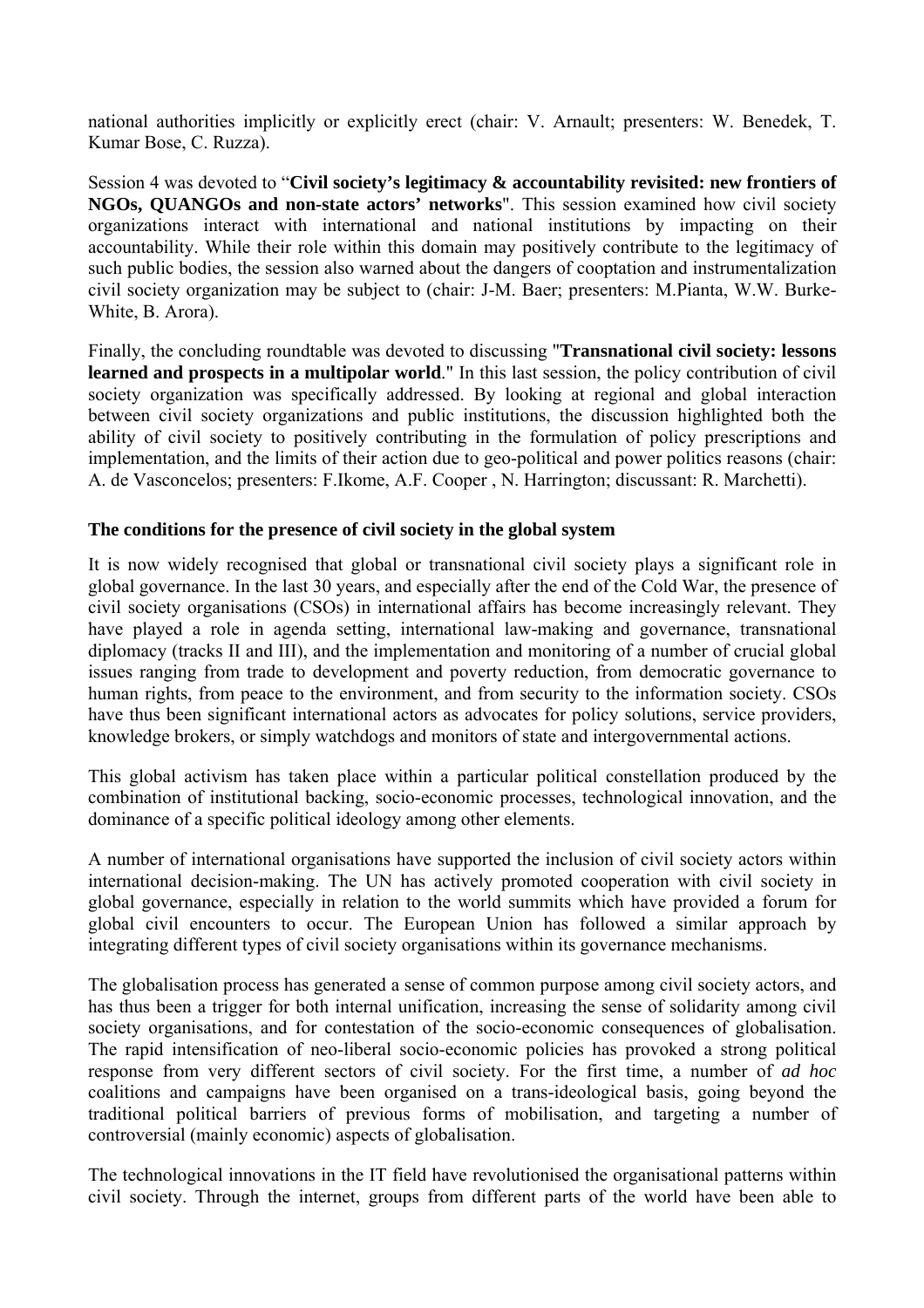familiarise themselves with other political realities, like-minded organisations, and alternative forms of action. In this way, they have been able to increase their political know-how and their ability to coalesce trans-nationally on common targets.

Finally, the wider international system, based as it is primarily on liberal western principles, has offered a conducive environment for these kinds of activities to develop. The widespread recognition of the transnational value of human rights, civic participation, accountability, social empowerment, and gender equality have enhanced the possibilities for civil society organisations to gain space and legitimacy in the international system beyond the traditional framework of statebased representation.

In sum, the recent increased presence of civil society in international affairs can be interpreted within the broader liberal paradigm as mainly characterised by two different roles played by civil society. First, civil society organisations have played a key role in democracy promotion through the affirmation of human rights. In line with the liberal assumption according to which a truly democratic system can only come about through the involvement of an effective and lively public opinion, which provides input into the political system and keeps it under the pressure of accountability, civil society actors have provided an increasingly recognised bottom-up contribution to the legitimacy of the international system. Second, civil society organisations have also played a role in service delivery. In the last few decades states have played a diminishing role as service providers both domestically and internationally, leading to the 'privatisation' of world politics. Within this context, seemingly 'technical' and 'apolitical' civil society organisations have flourished both locally and trans-nationally.

The specific political constellation that has facilitated the growth and consolidation of civil activism at the international level may help in understanding not only the origins of this phenomenon, but also in deciphering the contours of any future development of global civil society's role. If the support of international institutions diminishes, if the globalisation process becomes constrained by nationalistic policies, if technological innovations remain compartmentalised, and finally if the international system turns towards rigid state-centrism and evolves into a *realpolitik-*dominated multipolar system (thereby including forms of regionalisation), then the conditions for the transnational flourishing of civil society may fade away, and activists may find themselves under pressure to find alternative forms of political action that are more suitable to this new scenario.

# **Challenges and opportunities for civil society in global governance**

Both the service-delivery and democracy-enhancing functions of civil society at the international level are politically significant. However in what follows the focus is on the latter, since it arguably prefigures political innovation of greater significance.

In the age of global transformation, traditional intergovernmental institutions have struggled to provide effective and legitimate responses to global issues such as: climate change, financial instability, disease epidemics, intercultural violence, arbitrary inequalities, etc. As a response to these shortcomings, forms of multi-level, stakeholder governance have been recently established, in which a combination of public and private actors is present. While this has increased the effectiveness of such civil society actors, their degree of legitimacy is still questioned.

Civil society action at the international level is predominantly focused on building a new conceptual and political framework within which the democratic accountability of decision-making processes, within global governance arrangements, can be legitimately demanded. This is ultimately due to the simple fact that accountability can only exist after a framework for it has been built.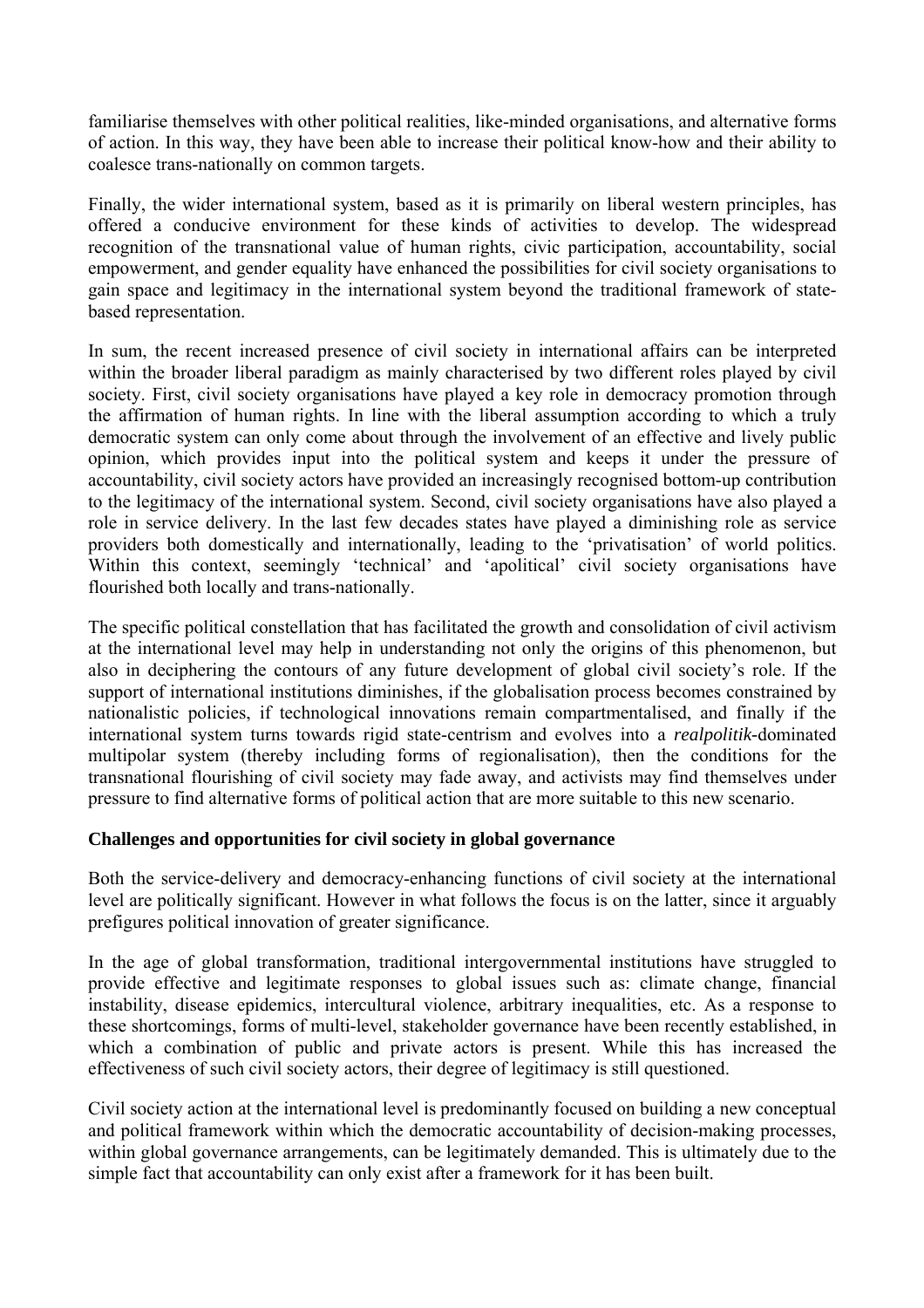At present most global governance bodies arguably suffer from accountability deficits. These agencies lack the traditional formal mechanisms of democratic accountability that are found in nation-states, such as popularly elected leaders, parliamentary oversight, and non-partisan courts. Instead, the executive councils of global regulatory bodies are mainly composed of bureaucrats who are far removed from the situations that are directly affected by the decisions they take. People in peripheral geographical areas and in marginalised social circles are especially deprived of recognition, voice and influence in most contexts of global governance as it is currently practised. An apt depiction of such an international system is to describe it as one centred on the idea of 'transnational exclusion'.

One possible response to this exclusionary situation characterised by poor forms of accountability is to promote civil society engagement in global governance. Indeed, in recent decades most global regulatory bodies have begun to develop noteworthy relations with civil society organisations (see, for instance, the European Economic and Social Committee of the EU or, more recently, the newly established Committee on World Food Security within the Food and Agriculture Organisation). While the role of civil society organisations in these contexts remains predominantly based on a consultative status, they still allow for the exercise of various forms of 'soft power' by CSOs. The emerging context of global governance has thus provided a number of new opportunities for civil society. Given that they need to balance their deeper impact on societies with greater legitimacy, global governance institutions have been under pressure to be more inclusive and attentive to the political claims coming from below. Thanks to such dynamics, civil society actors have managed to have increased access to international agenda-setting, decision-making, monitoring, and implementation of global issues.

At the same time, the challenge to the inclusion of civil society actors in global governance mechanisms is never ending. New institutional forms are continuously emerging and the challenge in terms of integration is accordingly constantly being renewed. New institutional filters are created and civil society actors need to constantly re-focus and adapt to new circumstances. An example is provided by the recent shift from the G8 to the G20 format. Here it can be noted that civil society activists are lagging behind. While activism around the G8 was intense, the more recent meetings of the G20 have so far attracted less attention from civil society actors.

#### **Main features of transnational activism**

In the last two decades, civil society has been an increasingly active player in global issues. Its role -long confined to a national dimension- has expanded through growing cross-border activism, the rise of permanent transnational networks and global epistemic-like communities, leading to major campaigns that have often influenced the outcomes of decision-making on global issues.

Within global activism, transnational networks are crucial political actors. Transnational networks play a major role in terms of the aggregation of social forces and the development of common identities. While embedded in global social movements, they provide political innovation in terms of conceptualisation, organisational forms, communication, political skills, and concrete projects to the broad archipelago of activism.

In the last two decades, cross-border networks of civil society organisations have been the most typical actor promoting political and economic change on global issues. Typical examples of transnational networks active on global justice issues include Our World Is Not for Sale (OWINFS), which has a global reach on trade issues; Via Campesina, with a global, South-based perspective on agricultural issues; Attac, a global network of national associations addressing finance and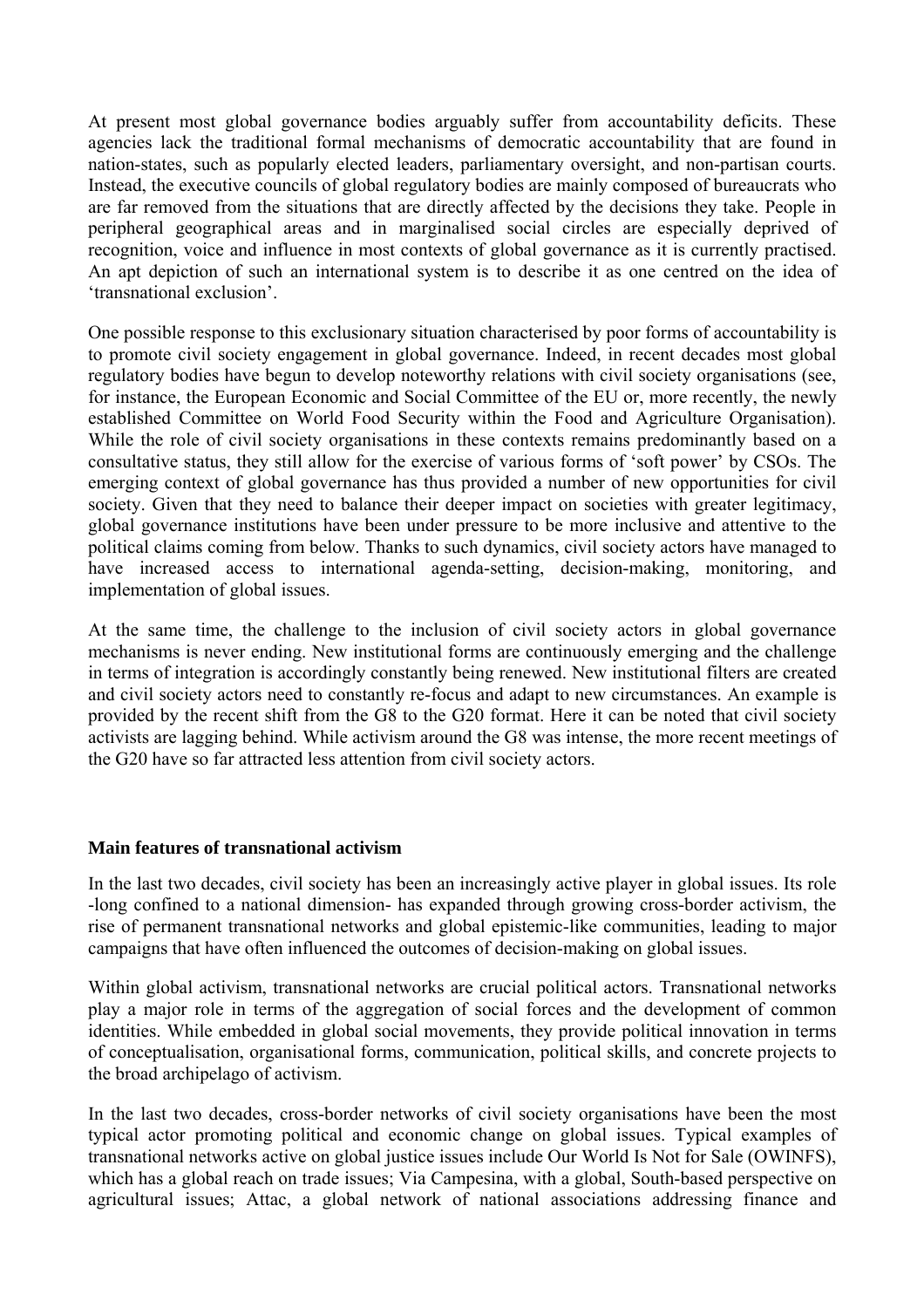economic policy; Jubilee 2000 and Jubilee South constituting global networks on debt issues; the various women's networks active on human rights issues. People's Global Action (PGA), an informal network of grassroots activists, but also the International Committee that organises the World Social Forum (WSF) can be considered as a global network engaged in making the largest gathering of global social movements possible every year. Similar transnational networks have emerged in the fields of human rights (such as the campaign to create the International Criminal Court), human security and disarmament (from landmines to small arms), environmental issues, and many other global themes.

Transnational networks are usually characterised by their advocacy of the promotion of normative change in politics, which they pursue through the use of transnational campaigns. Many of these campaigns have had some success in influencing policy on global issues. Major examples are the efforts for the establishment of the International Criminal Court (ICC) (1995), which led to the approval of the Rome statute (1998); the Jubilee campaign on Third World debt (1996), which induced creditor governments and the International Monetary Fund to take some steps toward debt relief for highly indebted poor countries; the international campaigns to ban landmines (1992), which led to the intergovernmental conference in Ottawa where the Mine Ban Treaty was signed (1997). Beyond campaigns, however, transnational networks may also carry out alternative practices – such as solidarity actions or fair trade – that are largely separated from the spheres of global politics and the global economy.

While ultimately converging on almost universal values, the normative aspect of transnational civil society organisations, and especially networks, is crucial in defining their identity. In particular, the normative component of these kinds of organisations illustrates a dual and reciprocal dynamics, in which universal principles encounter values and norms generated from below, resulting in an unpredictable and creative normative combination. Transnational networks foster a number of fundamental principles which, despite having originated in a specific cultural context, can be shared by culturally diverse actors. These principles typically include equality, justice, peace, human rights, autonomy, and environmental protection. Alongside these fundamental principles, value pluralism is expressed by the differing norms emerging from below, from grassroots movements, which serve as sources of credibility for the project of normative persuasion advanced by transnational networks.

At the core of the dynamics leading to the emergence and operation of transnational activism resides the perception of the possibility of change in one specific global issue area. This possibility might be due either to the 'discovery' of a new issue as significant, or to the re-interpretation of a long-standing issue in a different way. Ultimately a key component of transnational activism in global governance lies exactly in its stubborn attempt to influence the normative battle on the right and legitimate interpretation of key global issues. In this perspective, CSOs should be seen not only as traditionally problem solvers (providing solutions which governments are less suited to delivering), but also as 'problem generators' (imposing new problematic issues on the international agenda). While the perception of an unjust situation necessarily constitutes a precondition for action, it is only when the actor recognises the possibility of having a positive impact on such a situation that mobilisation may start. Two elements are necessary for such mobilisation: conceptualisation and political commitment.

Transnational mobilisation on global issues should be interpreted as the result of several steps. A crucial challenge for any transnational network is the ability to present the issue at stake in such a way that it is perceived as problematic, urgent, and yet soluble. The first step in cross-border mobilisations is therefore the production of knowledge and the creation of frames through which the issue at stake can be correctly interpreted.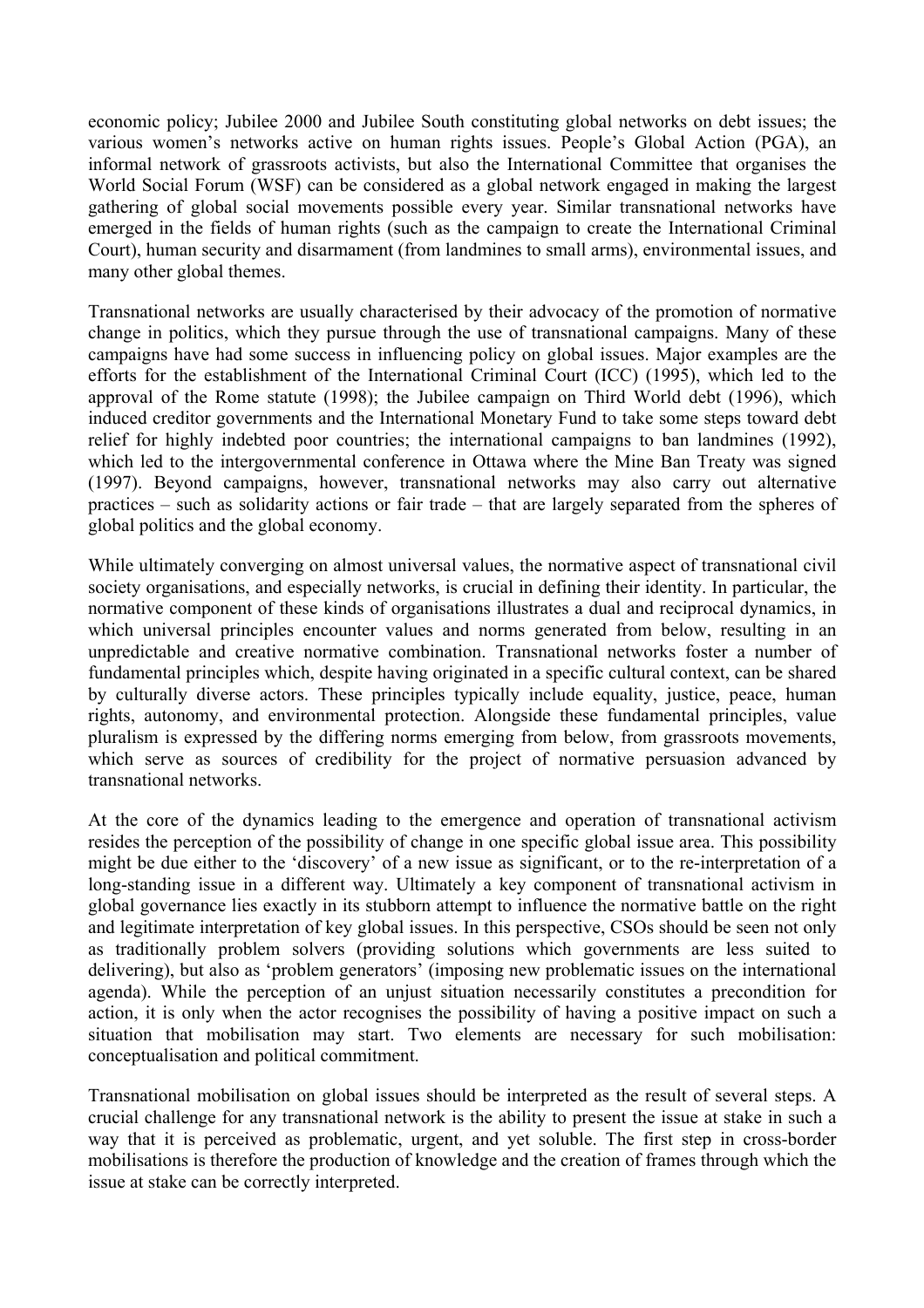A second step consists in the external dissemination and strategic use of such knowledge. This is the crucial stage for it is here that information acquires a fully public dimension, thus a political significance. Global public opinion needs to be attracted and its imagination captured for framing the terms of the conflict in such a way that the issue at stake becomes associated to a general interest which requires a public engagement. Often, when networks become active players in the 'epistemic communities' of experts on global issues, they tend to be perceived by public opinion as credible sources of information and this increases their influence on policy-making.

However, in order to promote change a third step is necessary in terms of the acquisition of legitimate representation of the general interests at stake. Contrasting the situation of international affairs in which states monopolise power and social actors are structurally excluded, the task consists here in the appropriation of a recognised role in the public sphere, as rightful advocates of general interests.

# **Political circumstances facilitating transnational civil mobilisation**

The global political opportunity structure within which transnational activism operates is complex and multilayered. While the issues that motivate the mobilisation can be ultimately global (though very often mediated by national or local dimensions), the successful outcome of mobilisations is rooted in the structure of political opportunities combining the national and transnational domains of political action. While success necessarily depends on international circumstances, an important role in the rise of global social movements is often played by national conditions.

In national contexts, civil society organisations are rooted in a thick web of social relations and common identities, have access to important resources (human, financial, etc.), but operate in highly formalised political systems that shape and constrain their mobilisation and impact through a number of political filters. While democratic countries tend to leave more space for activism, in countries ruled by other kinds of regimes activists' room for manoeuvre may be severely limited, consequently affecting their ability to take an active part in global or transnational mobilisations.

Conversely, at the global transnational level the lack of a rigid, well-defined institutional setting similar to the national one and the failure to address global problems, widens the options for political action. In different ways, international organisations such as the United Nations or the European Union may provide opportunities for creating political spaces and mobilising resources to the advantage of transnational networks and national activism. This notwithstanding a number of major obstacles and costs that activists face in building up cross-border relationships among organisations with different cultures and languages, and with limited resources.

In fact, transnational networks may contribute to expand the political opportunities that are present in national contexts; they often serve as facilitators for providing space to actors who are usually voiceless and excluded. Transnational networks can also amplify local voices through global 'bridges' and 'boomerangs', setting them in the context of global issues and policies, and providing in this way greater strength to local or national activism. At the global level, transnational networks can provide 'discursive representation' to global interests that remain unrepresented in the political system.

In the more fluid space of global politics, the wider opportunities for political action may lead to transnational networks deploying a variety of strategies. When there is a low degree of conflict and institutional alliances are possible, 'vertical, cross-cutting coalitions' on selected global issues may emerge. In these, civil society organisations may co-operate, or at least establish a dialogue, with particular supranational organisations and with some 'progressive' governments or regional bodies (as in the cases of the International Criminal Court, landmines, child labour, or the Cancun WTO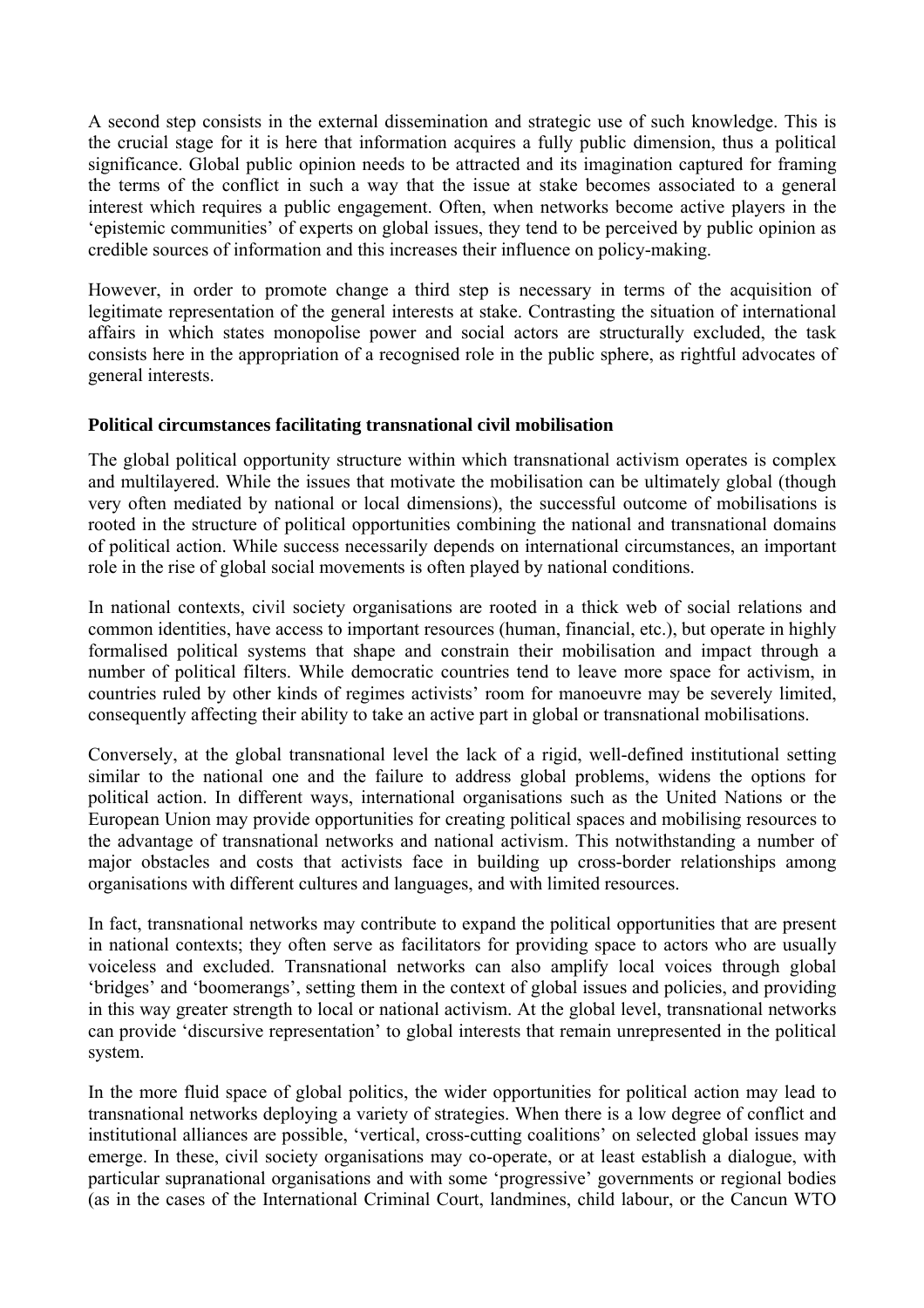conference). When conflict is strong, on the other hand, it can be easily directed to the highest level, to the core of global decision-making (as in the case of G8 protests), with a highly visible and effective challenge. In both cases, the results are greater opportunities for transnational networks to emerge as a legitimate and authoritative voice for global interests, extending their impact on public opinion and on civil society organisations interested in joining transnational networks and mobilisations.

## **The global unevenness of civil society**

The past few decades has witnessed, as argued above, a robust development of civil societies across the whole globe, not only at the local and national levels, but also at the transnational level. This process, nevertheless, is far from homogenous, as civil society's development is inescapably intertwined such local factors as the socio-economic *status quo*, history, tradition and ideology. For this very reason, the development of civil societies across the globe is not only uneven, but also multifaceted and diverse, in that the *modus operandi* of civil society's development may not be easily replicable across national, regional or cultural boundaries.

The spread of civil society and its active participation in global or transnational forms of mobilisation is thus still uneven. In the last few decades, most transnational activism has come from western organisations, with significant exceptions in Latin America and South-East Asia. If we look at a map of transnational activism, we may easily note that the western civil society organisations are intensely and transnationally linked among each other, with significant linkages to organisations in Latin America and a few countries in South-East Asia. Other parts of the world, however, are still socially disconnected. Russia, China, most of Africa, and the Arab world constitute islands which remain relatively isolated from the overall trend of growth of transnational civil society. While this also accounts for the quality and quantity of the results yielded by transnational activism (e.g., not all constituencies have been affected in the same way), this uneven participation damages the credibility of such activism as a genuinely global movement that is able to champion in an inclusive way the real needs of all communities in the world.

The validity of the very concept of civil society is also contested. Some argue that the concept of civil society as a sphere distinct from the family, state, and market remains a western concept that does not apply easily to a non-western context where the boundaries of these spheres are more blurred. Moreover, the high degree of value pluralism and political visions in the civil domain, and particularly the tension between universalistic approaches and grassroots mobilisation, is sometimes taken as an almost insurmountable barrier to genuine global mobilisation. Following on from this recognition, some even argue that when we discuss civil society in a transnational context we may be referring substantially to different phenomena. While on the surface we may use the same term, 'civil society', socially and politically speaking we might ultimately be referring to very different entities depending on the respective national and cultural contexts. Also, when a single reading of civil society and a single, universalistic approach prevails, then this cannot but be, according to some, the product of an hegemonic (mainly western) position within the world of civil society. When this relativistic and critical stance is adopted, a suggestion is usually advanced in terms of a tolerant attitude of listening, as the most favorable way of facilitating cultural and political encounters on a genuinely egalitarian basis.

#### **Legitimacy in-between autonomy and cooptation**

A major issue in transnational activism is constituted by the long-standing dispute on the legitimacy of civil actors. While it is clear that civil society organisations cannot aim at substituting the traditional channels of political representation, it is also recognised that they often play a key role in 'broadcasting' needs and aspirations that struggle to be included in the political agenda.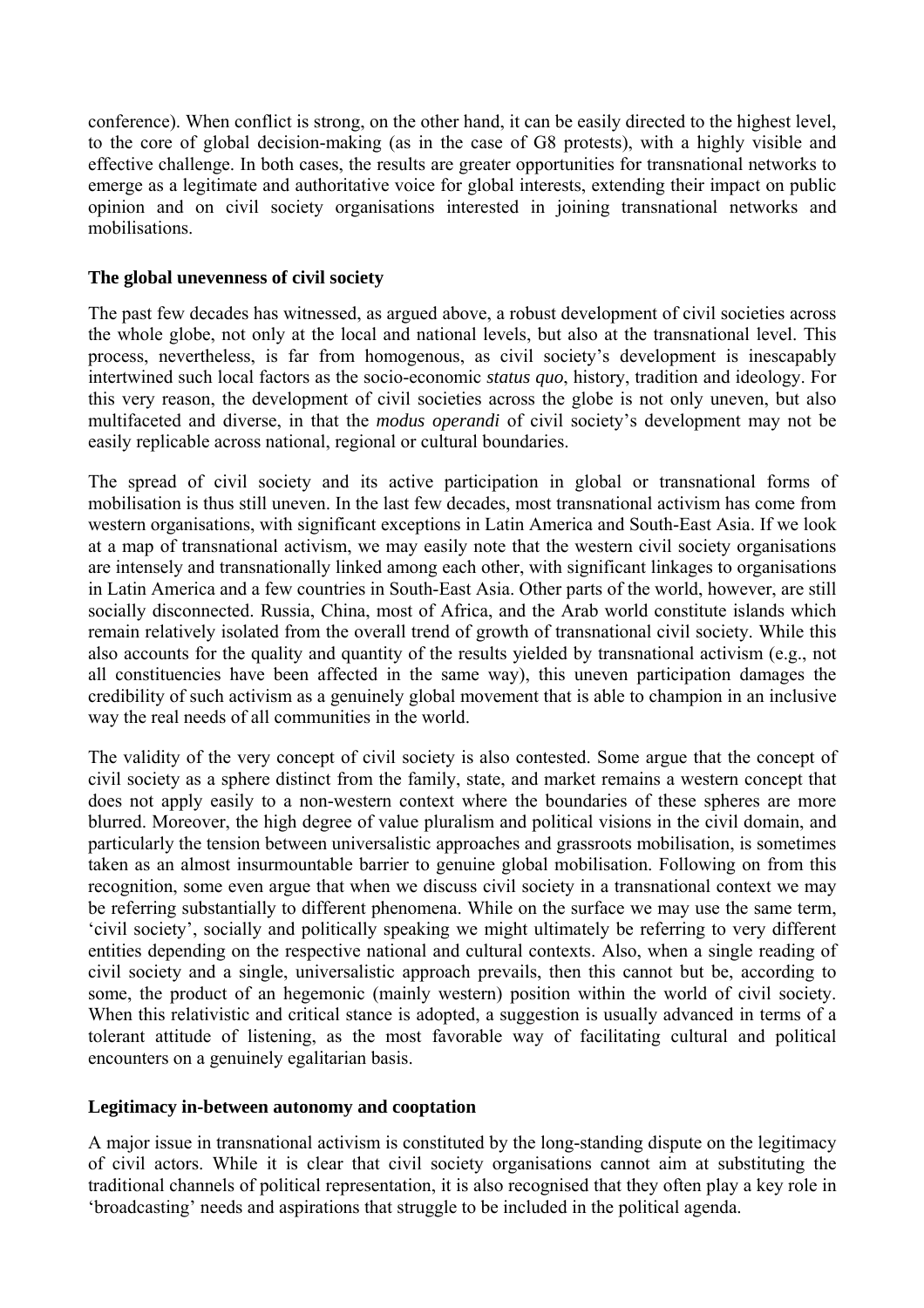From the activist perspective the issue of political representation should not be interpreted as an answer to the question of who they represent, but rather what they aim to represent. The issues they tackle and the values they seek to uphold are crucial from their perspective, possibly more than their 'constituencies'. Civil society organisations usually claim to advance the public interest. While it is evidently not clear what the public interest is with regard to many specific global issues, the ambition of civil society is, as argued above, to contribute, within the normative battlefield of global public opinion, to the right interpretation of what constitutes the public interest.

The contribution of civil society actors in terms of legitimacy enhancement at the international level is increasingly recognised. Following a broad liberal paradigm, international organisations, national states, and the wider society tend to assume that an increased participation of civil society and stakeholder actors at large in global governance helps to increase its legitimation. This result is *de facto* better achieved when the autonomy of civil society is preserved and an effective channel for communicating the grassroots political claims is established through these actors. Here a distinction should be made between two types of civil society organizations that have a very differt attitude towards political institutions. On the one hand, there are the international, professional, NGOs that tend to favour institution-related activities such as lobbying or public advocacy. These CSOs aim to improve the legitimacy of the global governance organizations through a reformist approach. On the other there are the more locally rooted CSOs or social movement organizations that might coalesce through transnational networks and tend to prefer more direct forms of action and contestation. These CSOs aims to radically contest and change the nature and form of the international institutional system through a oppositional and contentious approach. For these reasons, these two kinds of civil society organizations are not always mobilizing together.

Two negative sides of international activism should, however, be noted: cooptation and 'ostracization', as examples respectively of full inclusion/integration into or full exclusion from the political system. On the one hand, the risk of cooptation by the institutional system is always high for civil society organisations. They need financial resources, public recognition, and political support, all of which are usually provided or facilitated by the political system. At the same time, the political system may take advantage of the fragmentation and proliferation of CSOs by picking and choosing on the basis of political convenience those groups who are most inclined to cooperate by adopting the current political agenda. In this way, CSOs may be instrumentally led to provide an integration for top-down representation of specific interests or for service delivery of specific goods. The frequently discussed case of government-owned NGOs (GONGOs) illustrates here the extreme situation of full cooptation and integration into the political system. On the other hand, the issue of violence and resistance at large to the overall political system remains a controversial point, which heavily depends on the political interpretations of such attitudes. From radical antagonism to radical nationalism (not to mention criminal groups), the oppositional attitude to institutional politics has often being criminalised and marginalised from the political system through securitization policies.

#### **The impact of civil society in terms of the democratic accountability of global governance**

Ultimately the role of civil society in global governance has to be assessed, as for any other political actor, with reference to its impact. More specifically in relation to the focus of this report, the dimension of this impact under scrutiny is the ability to promote the democratic accountability of global governance institutions.

Over recent decades civil society activities have, arguably, generated a number of important contributions in terms of increase in the accountability in global governance. While this is still far from being a decisive move towards a comprehensive democratization of world politics, these incremental steps should not be underestimated.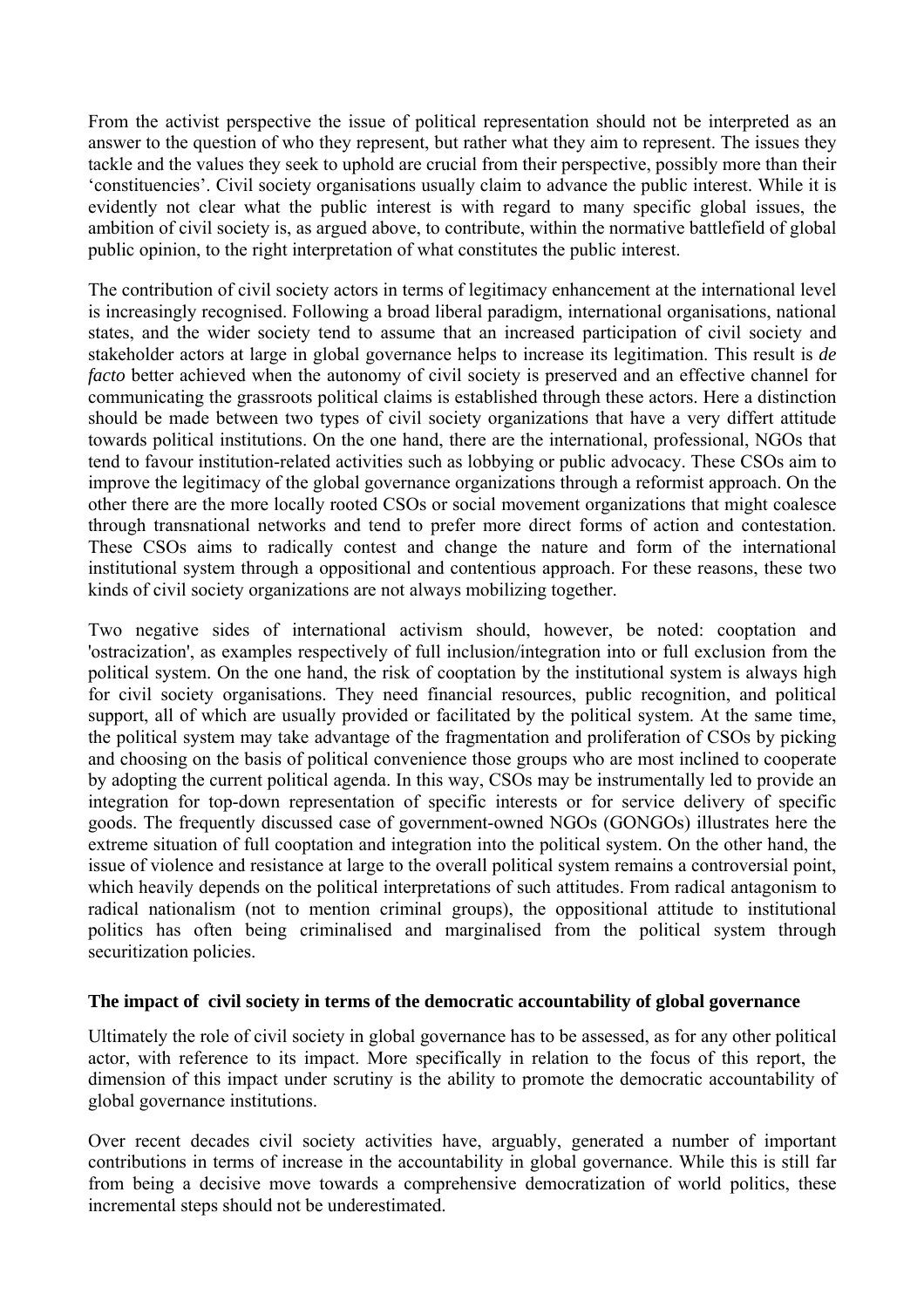At least two kinds of impact can be identified. On the one hand, CSOs have managed to influence political decision-makers by giving voice to the voiceless and framing new issues. On the other, CSOs have also managed to pressurise global governance institutions so that today the overall level of transparency, consultation, outside evaluation, efficiency, and probity is definitely higher than it was two decades ago. Such results cannot be attributed solely to civil society, but they have been achieved undoubtedly in part thanks to civil mobilisations. Accordingly, CSOs have had a significant impact on world public opinion (e.g. the Iraq war) and the framing of global issues (e.g. the Tobin tax, the financial crisis), and an influence on deliberative processes (e.g. climate change) and innovative policy actions/tools (e.g. AIDS, women). At times, they have managed to have an impact though governmental action (e.g. the ICC, landmines, cluster bombs), and more rarely they have impacted directly on the global business community (e.g. blood diamonds, corruption). This said, we need to acknowledge that in absolute terms the impact has been modest and uneven. As much as CSOs are unevenly concentrated in the global north (although a degree of rebalancing has been noticeable in recent years), they have also achieved political results that mirror this geopolitical imbalance. The gains achieved by political activism have been mostly in line with the agendas framed in the north and to the benefit of the northern constituencies.

Why is civil society more effective on some issues than on other? Recent studies have shown that greater effectiveness in transnational civil society action is achieved when the following conditions are met:

- the creation of transnational coalitions and networks on specific global issues, with the participation of CSOs from different domains of action, as well as the scientific community and the business world;
- the simultaneous use of various forms of actions ( public awareness campaigns, protest, lobbying, alternative policies and practices);
- $\bullet$  the deployment of a multilayered strategy (i.e., local, national, regional, and global) which parallels the multilevel structure of global governance;
- the creation of 'vertical alliances' with UN agencies, like-minded governments, and business actors;
- the presence of leadership with charisma, passion, acumen, determination and reflexivity;
- the availability of resources in terms of funds, staff, information etc.;
- the absence (or limited presence) of explicit or implicit institutional obstacles and filters.

#### **Case study I: Civil Society and the MDGs**

In the negotiations on the Millennium Development Goals (MDGs) the recognition and role of civil society has increased over the years both in terms of global public policy formulation and of service delivery at the country level. The new transnational and horizontal organisational forms of civil society actors have challenged the traditional dominance of vertical, intergovernmental politics. This has been possible because a process took place within which states slowly accepted the presence of civil society organisations within the MDG negotiations, a sign that progress was being made towards 'inclusive multilateralism' as forms of intergovernmental decision-making processes that include also non-governmental actors. While in the Millennium Declaration their acceptance was tentative and based on their capacity to realize the UN's goals and programmes, today their presence is taken as a given not only in terms of their service delivery function but also as a full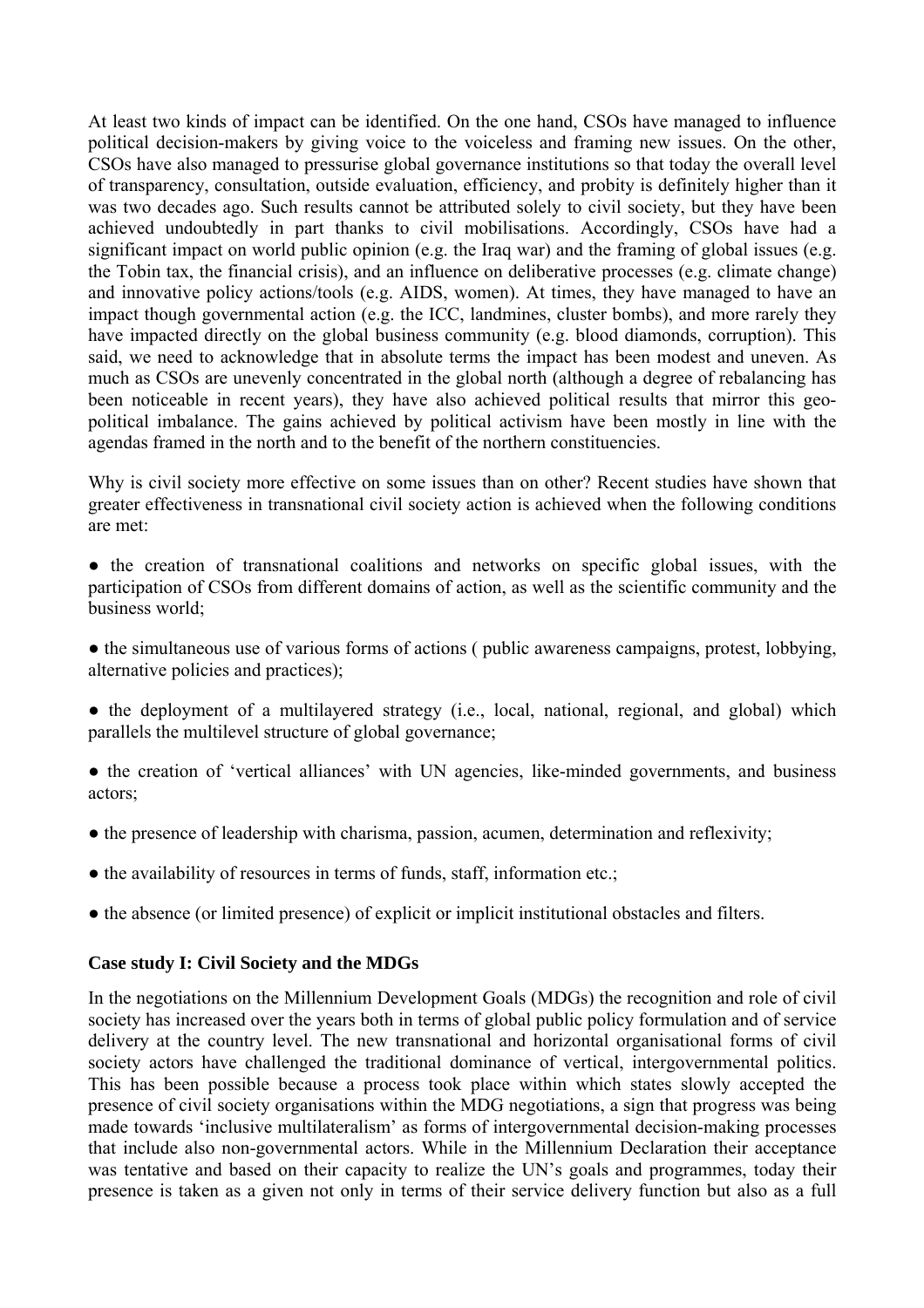political actor whose partnership is deemed crucial. Such a change in attitude towards civil society has been due to the widespread acknowledgment that multi-stakeholder consultation and participation is key for effective and accountable progress in development through the MDGs. For instance, former UNSG Kofi Annan in the late 1990s called for new 'coalitions for change', constituted by both civil society and private actors and centred on the focal point of the UN.

Despite this, limitations and challenges remain. Just to list a few: civil society participation is still seen as a specific, distinct domain by many UN officials. The increased voice acquired by civil society has not automatically translated into greater accountability. The growth in number of recognised civil society actors within the UN has not necessarily strengthened their capacity to have an impact. The unevenness of the civil society field is problematic, as characterised by the fact that well-resourced international NGOs have at times unintentionally marginalised or silenced local voices. The internal accountability of civil society organisations still remains a disputed issue. Finally, the link between the global level and the country-specific conditions is still too weak and characterised by a top-down approach.

# **Case study II: Civil Society from Landmines to Global Zero**

The domain of security challenges has been for some time underestimated as an arena in which civil society can have an influence, in comparison with other fields such as environmental challenges or human rights. And yet there have been impressive successes by civil society actors in the field of security too. While action on Small Arms and Light Weapons (SALW), biological weapons, the Geneva Declaration on armed violence and development, and perhaps the 'global zero' anti-nuclear campaign have had a limited influence on global politics, other campaigns such as the campaign to ban anti-personnel landmines, the cluster munitions campaign, and the current work on the Arms Trade Treaty prove that civil society action is indeed able to have a significant impact in this domain too. In such cases, civil society, or rather more specifically NGOs, have been able to exert an effective influence on policy making at the international level.

In this field, a few factors can be identified as facilitating effective engagement from civil society actors. First, policy uncertainty provides an opportunity for civil society to influence the identification of the scope of the problem and the most promising initiatives. More in general, it gives civil society a chance to frame the issue in a different, innovative way, if not to 'generate' the issue itself by linking it to well-established principles. Second, financial resources are crucial in order to produce effective mobilisation. But these resources are usually provided by a small handful of states. Hence, the third factor – effective partnership with political entrepreneurs – remains crucial, which almost by default excludes the possibility of oppositional or radical campaigns. Fourth, the convergence of a number of activist groups on a single, easy-to-communicate goal remains important, though this might mean that complex, regionally diversified, long-term, and important issues will hardly emerge as a focal point in global public opinion. Fifth, the ability to create cross-cutting coalitions with members active in different fields of action.

#### **Case study III: Civil Society and the Ecological Debt**

The environmental field provides another example of civil society success in influencing the agenda and decision-making at the international level. This has been done firstly by generating new ideas, by interpreting reality in a different way, and by highlighting issues which were previously overlooked. The issue of the ecological debt provides a good example of this kind of political dynamics activated by a civil mobilisation in partnership with the scientific community.

As a response to the 'accumulation by dispossession', environmental justice organisations (EJOs) have been campaigning for the acknowledgement of the ecological debt since at least 1991. At the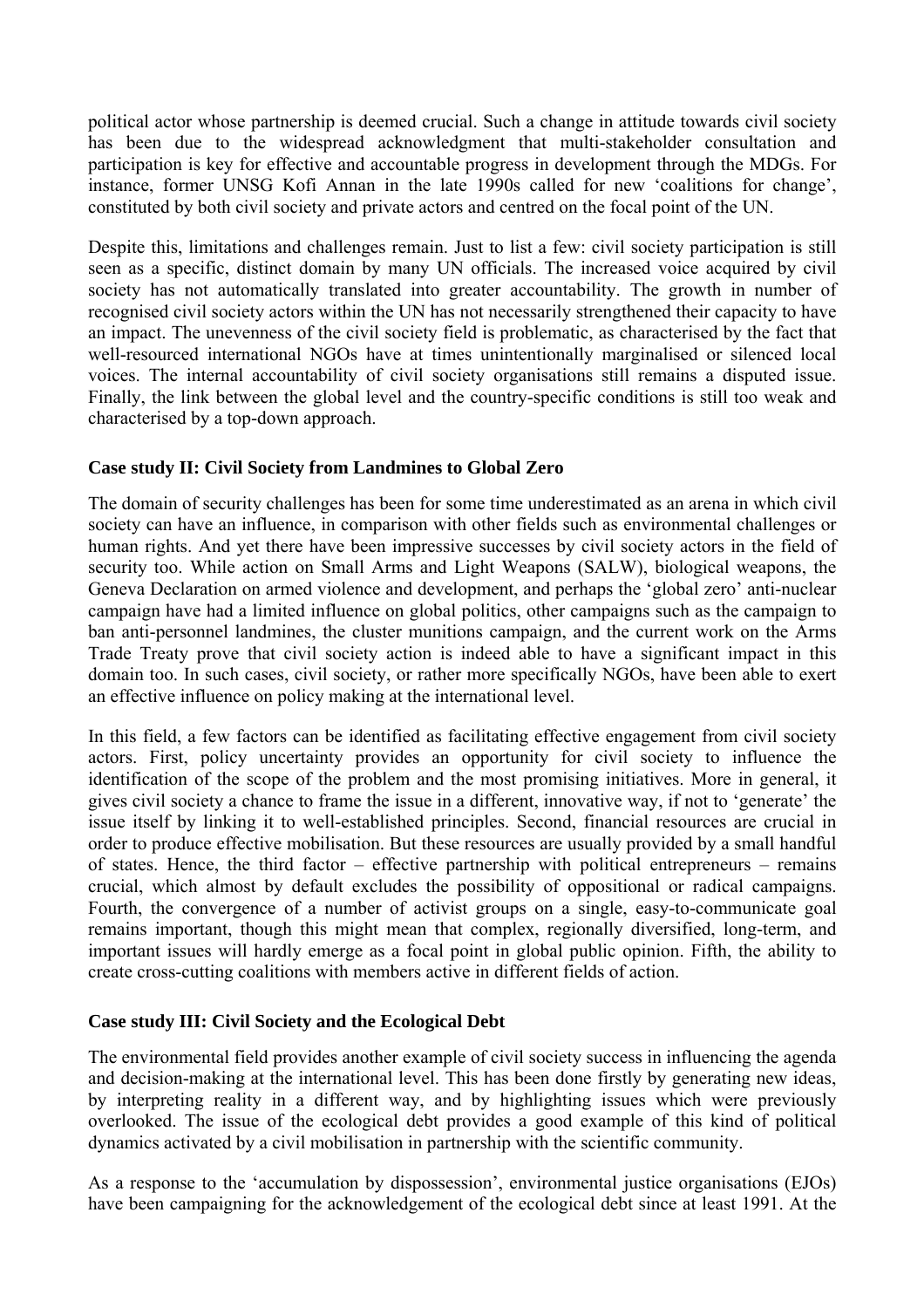2009 Copenhagen conference of the parties to the Framework Convention on Climate Change, the new world Climate Justice network was very visible in the Klima Forum and equally visible were new crosscutting alliances; notably 'Via Campesina' platform on climate change, arguing that "sustainable peasant agriculture cools down the Earth. While we are still far from full acceptance of such a principle, in Copenhagen at least twenty Heads of State or ministers (mainly from southern countries) made explicit reference to such a concept. Some even went as far as to claim the right to receive ecological reparations via compensations. The controversy lies today in the discrepancy between admitting a role in polluting the atmosphere and being assigned with responsibility or even culpability for such an action. Common but differentiated responsibility is an increasingly recognised principle in this regard. It has been calculated that the climate debt owed by Northern to Southern countries amounts to USD 75 billion per year, while the accumulated ecological debt from North to South would be over USD 2 trillion. It is evident that any recognition of historical liability would have significant consequences.

Beyond the specific case of the ecological debt, the overall topic of the environment has turned out to be a crucial issue at a high level in the international agenda. Some of the reasons for this increasing impact are related to the nature of environmental issues. On the one hand environmental issues are closely related to energy provision and industrial development, thus closely connected with the core of economic development, and on the other hand the environment is a phenomenon that impacts on the population at large, thus affecting indiscriminately both rich and poor, northern and southern citizens. EJOs have successfully managed to place the environmental issue high on the political agenda.

# **Case study IV: Civil Society and Human Rights**

The domain of human right promotion has traditionally been a key field of action for civil society organizations. It has provided not only a specific field of direct action in the implementation of humanitarian policies, but it has also offered an overarching normative framework for most of the CSOs active at the international and national level. The term civil itself has often been interpreted with reference precisely to the defence of human rights. Human rights activists have played a significant role in both "human rights delivery" on the ground and human right advocacy at the institutional and public opinion level. Though independent action and through projects commissioned by national and international organizations, CSOs have managed to secure an effective implementation of human rights policies (from civil and political rights to socio-economic and cultural rights) in many part of the world. At the same time, CSOs have been key actors in the agenda setting of both international and national institution through the spread of the human rights discourse. A more nuanced reading is however needed when assessing the human rights discourse in world politics. It can also be observed that the space for civil society organisations working on human rights is shrinking in some contexts with restrictive laws being issued or various forms of 'silencing' being practiced.

The human rights discourse slowly spread all around the world in parallel to the increasingly recognition of the United Nation system and the Universal Declaration of Human Rights. As such it is a discourse that historically derives from the west and that has generated at times a critical stance in some sectors of civil society organizations worldwide. Its universalising character has accordingly been criticised for being insufficiently conscious of cultural differences and for contributing to a modernizing/westernising agenda. More, the human rights discourse has been at time interpreted not so much as a genuine political stance, but rather as a mere instrument of propaganda for supporting differing political objectives and as such has been fiercely opposed. The domain of Peacebuilding offers a clear case of such normative controversy that is fuelled also by some CSOs. In civil conflict the adoption of the human rights discourse is increasingly frequent, in that it contributes to legitimize the political party that holds it. The trend is such that it is not